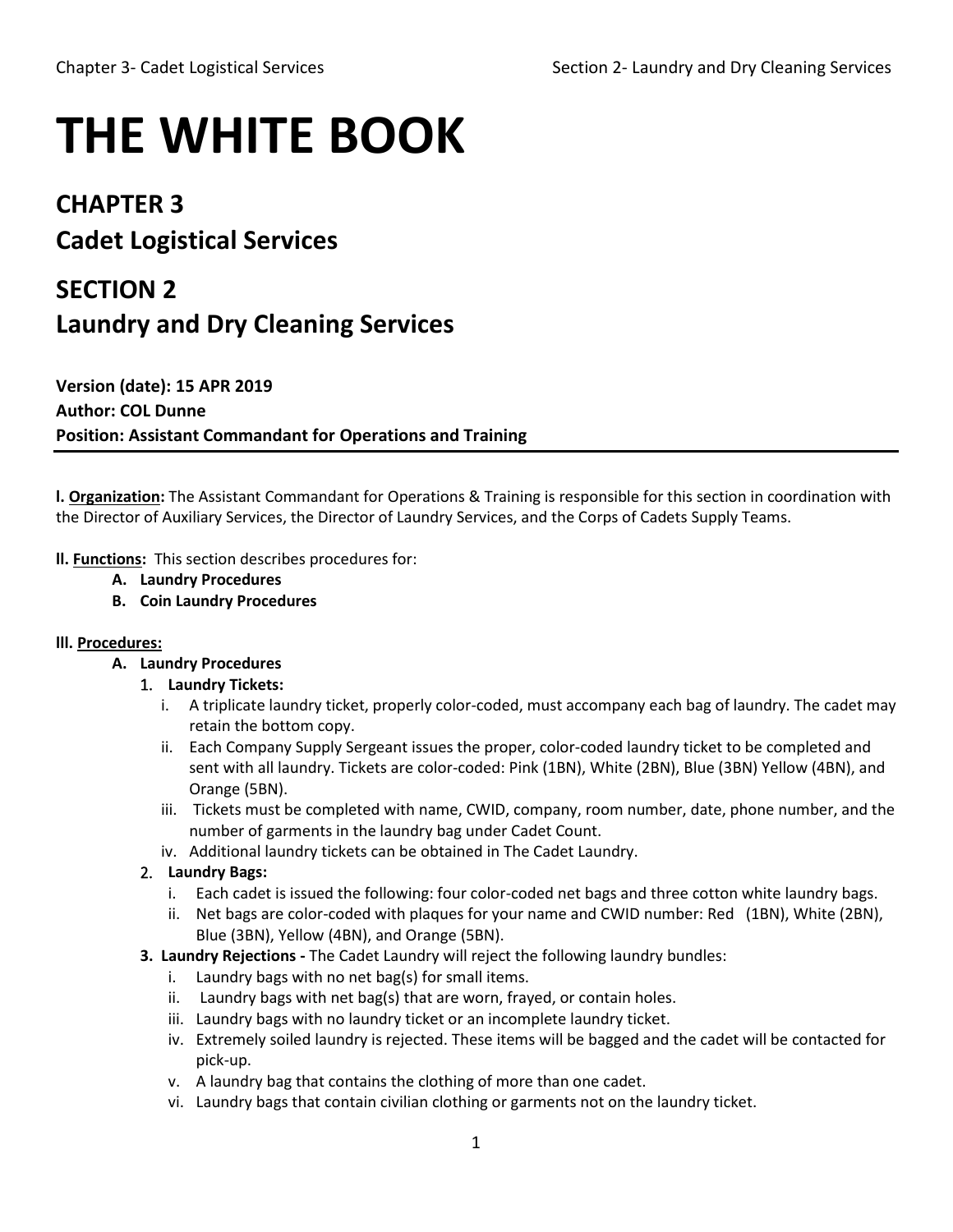#### **4. How to Prepare Laundry Bags**

- i. One net bag will be prepared to contain all white only garments such as undershirts, gloves, white socks, supporters, underwear, bras, handkerchiefs, webbing, and washcloths. These items will be bleached during processing.
- ii. One net bag will be prepared to contain all dark colored items such as black socks, PT shirts, PT shorts, black/navy swimming trunks, black/navy one-piece bathing suits, bike/compression shorts, and other small, dark items.
- iii. All net bags are washed and fluff dried in the net bag and returned as is.
- iv. The white cotton laundry bag may contain duty trousers, grey duty shirts, white summer leave shirts, ACUs/OCPs, white high rise trousers, white dress blouse (buttons removed), sweatshirts, sweatpants, bathrobe, bath towels, sheets, pillow cases, and bedspreads.
- v. Net bags are to be placed in the white laundry bag to make up one complete bundle. Do not overfill the net bags. **No more than 2/3rds full**.
- vi. DO NOT PLACE ANY WOOL ITEMS IN THE IN THE LAUNDRY BAG. These garments must be taken to the Dry Cleaning department. (See section F, Dry Cleaning Services)
- vii. Cadets are responsible for replacing their net bags due to wear and tear over time. Net bags are available in the Cadet Store.
- viii. During the initial 4C Training Week there are deviations from this process which are addressed in the Laundry Briefing by the Company Supply Sergeant.

#### **5. Laundry Schedule:**

i. Laundry is picked-up and delivered by as indicated below: **Weekly Pickup >Monday and Tuesday – ALL BATTALIONS: between 0800-1200 >Wednesday – ALL BATTALIONS: between 0800-1000 >At least 2 trips to all battalions each day Weekly Delivery >Thursday & Friday with all laundry back NOT LATER THAN Friday [48 hour turnaround]**

- ii. Pick-up: Cadets will place their soiled laundry on the scheduled day to the left of the battalion entry sally port for pick-up. Laundry must be placed at the assigned point **between the hours noted above on Monday, Tuesday, and Wednesday. There will be NO PICKUP on Thursday and Friday.**
- iii. Delivery: Laundry will be returned to the right of the battalion entry sally port. **Battalions can anticipate laundry deliveries from Wednesday-Friday.**
- iv. Walk-ins: Cadets may bring their laundry bundle to The Cadet Laundry at any time. **It will be returned with picked up laundry to the respective battalions.**
- v. During the initial 4C Training Week there are deviations from this process which are addressed in the Laundry Briefing by the Company Supply Sergeant.

#### **6. Dry Cleaning Services:**

Cadets may have the following garments cleaned in the Dry Cleaning department at no additional cost:

- I. Field Jacket
- II. Dress Blouse
- III. Full Dress
- IV. Wool High Rise Trouser
- V. Overcoat**/All Weather Coat**

#### **7. Thrift Items**

- I. All cadets are welcome to visit the Thrift area in The Cadet Laundry.
- II. Thrift items have been donated and are available to any cadet in need of a uniform item or accessory that is in stock.
- III. Thrift items are available at no cost.